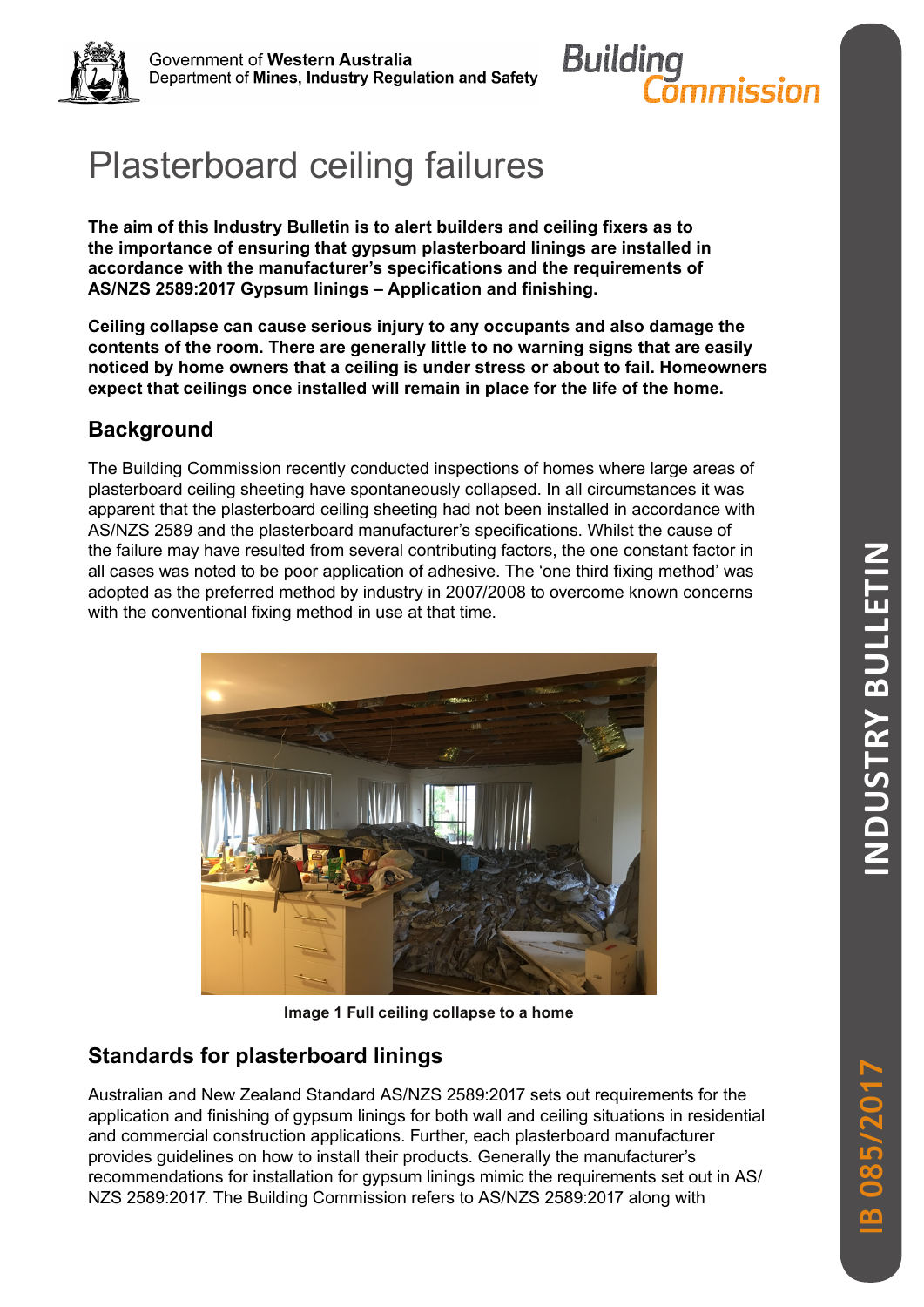the applicable manufacturer's recommendations and any contract requirements when assessing installation compliance and performance of gypsum linings.

The Association of Wall and Ceiling Industries (AWCI) have produced a set of trade guidelines and information, to provide designers, builders, contractors and home owners with information on the wall and ceiling industry, including design considerations, installation, finishing, inspection, and troubleshooting. In Western Australia these guidelines can be obtained by contacting AWCI on email **adminwa@awci.org.au**.

## **Plasterboard installation**

There are numerous requirements regarding the installation of gypsum linings, however upon review of ceiling failures, the Building Commission found the following issues to be the ones that require an improved level of supervision to ensure plasterboard sheeting installed over timber framing, remains securely fixed over the life of the building.

## **Ceiling framing members**

- On completion of the ceiling framing checks need to be carried out to ensure the framing is installed true and flat. Undulations in the ceiling joists are not to exceed 4mm over a 1.8 straight edge for 90 per cent of the ceiling area, remainder 5mm for a Level 4 finish.
- Bowed or twisted ceiling joists need to be straightened or replaced to ensure they provide a flat surface and continued serviceability.
- The securing of the ends of joists must be sufficient to restrict later lateral movement. Poor connections between the joist/trimmer and wall plates can allow for future movement.
- Provide sufficient ceiling trimmers where primary joists change direction or at the wall end or in corners in order to ensure maximum permissible spans are not exceeded. Manufacturer's recommend a maximum centre spacing of 300mm between fixings (only screws or nails no adhesive) at the ends of the sheets when using a cornice finish.
- Avoid strutting beam deflections below the bottom edge of the ceiling joists that can place pressure on the ceiling sheeting.
- Ensure full edge support (framing) around all openings, including air conditioning vents.
- Ensure ceiling joists are suitable to receive adhesive. (For example, remove any dirt, if the timber framing is treated ensure adhesive is compatible with the relevant treatment system and framing is not wet or damp as the adhesive may not bond).

## **Fastening systems**

• Ensure correct mechanical fasteners are used. It has been noted that 25mm long screws are being used to secure plasterboard sheeting to softwood substrates, whereas table 2.9.1 of AS/NZS 2589:2017 specifies a screw length of 30mm (see note 1 below table 2.9.1). It is also important to ensure the heads of mechanical fasteners are not being overdriven through the paper component of the plasterboard.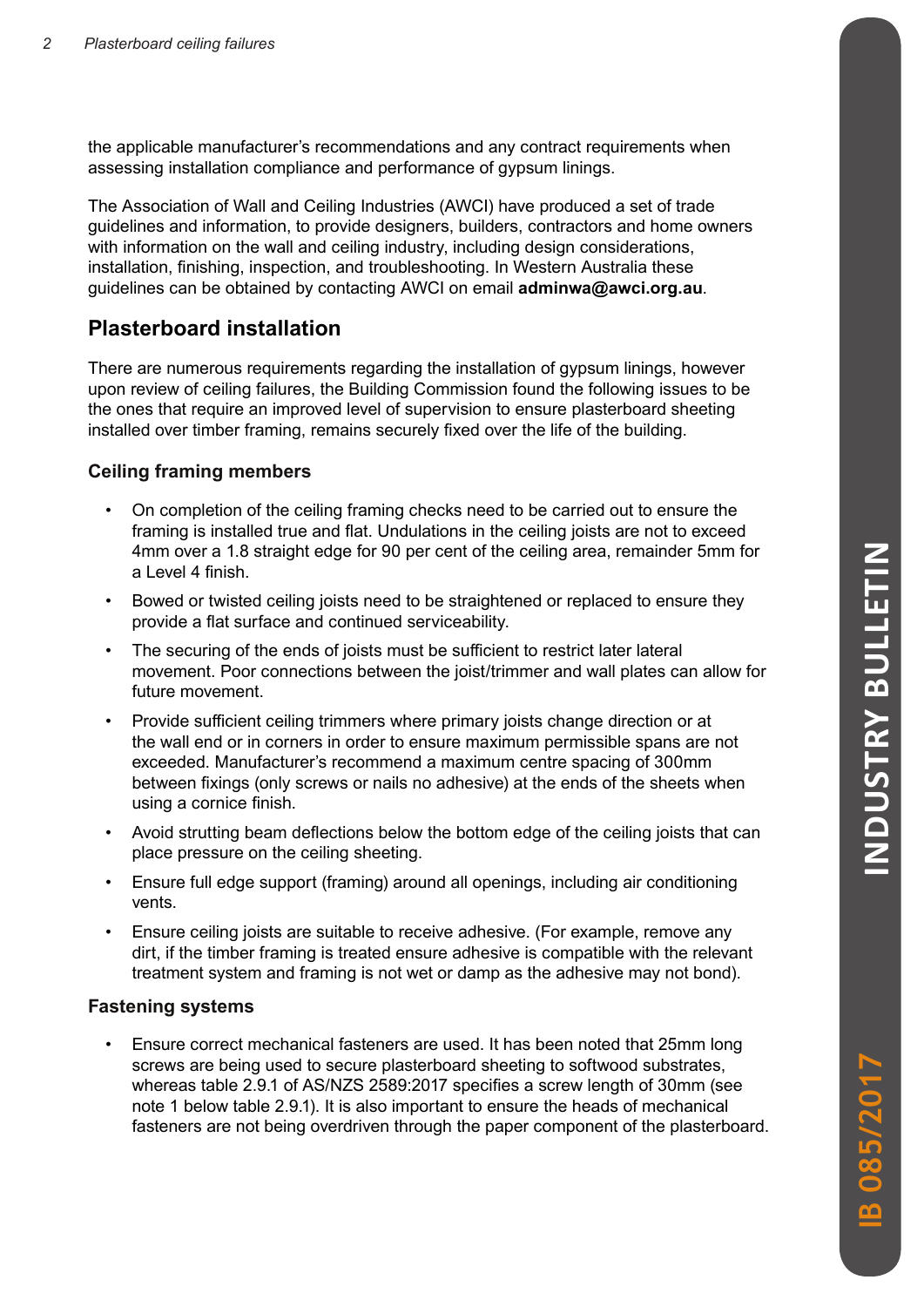- Ensure the adhesive being used complies with AS2753. This information can normally be found on the manufacturer's product technical data sheet.
- Ensure correct amount of adhesive is placed on ceiling joists. In all ceiling failures viewed by the Building Commission it has been evident that insufficient adhesive has been used in a large percentage of the placements. AS/NZS 2589:2017 specifies a daub size of 25mm in diameter and 15mm high be applied to the framing member. The adhesive daub should fully spread across the framing member and be easily seen on both sides of the joist member after installation of the plasterboard sheeting.
- Ensure correct placement of adhesive daubs so that there is a minimum of 200mm separation from fasteners and board edges with a maximum distance of 230mm centres between adhesive daubs. Fasteners must not coincide with the adhesive.
- Ensure sufficient pressure is applied between the plasterboard sheeting and the ceiling framing as insufficient pressure can lead to a lack of bond between the adhesive and the sheeting. Where the Conventional method of fixing is utilised, ensure the plasterboard is firmly held against the framing member until the adhesive has sufficiently dried. The one third fixing method appears to provide the required pressure to hold the sheeting firmly in place.
- Adhesive daubs are only to be applied directly prior to the installation of the sheeting. The application of adhesive daubs to large areas of ceiling framing left to skin over before the sheeting is installed, will restrict the bonding of the adhesive to the board surface.

**Note:** When using a combined adhesive/fastener method of attachment AS/NZS 2589:2017 allows for either a "conventional spacing" or a 'one third spacing' system. The AWCI advise that the one third method of fixing has been accepted and adopted by the contracting fraternity and AWCI members as the preferred method of fixing. In all instances of ceiling collapse investigated by the Building Commission, the fixing system used was found to be the conventional spacing method.

#### **Installation of equipment within the roof space post ceiling installation**

- Ensure that the weight of ceiling insulation does not exceed the maximum total load specified by the plasterboard manufacturer, for the given wind classification. Plasterboard manufacturers specify around 2kg per square metre as a maximum insulation load placed directly onto 10mm thick plasterboard sheeting where the board is located in a N1 and N2 wind zone with 600mm spacing between joists.
- Air conditioning and ventilation equipment including flexible ducting is to be fully supported up off the ceiling framing and sheeting. (Refer AS4254:2012 parts 1 and 2 Ductwork for air-handling systems in buildings). Where ceiling framing members are cut or removed to enable the installation of air conditioning components, additional framing members will be required to be installed.

#### **Installation of fittings onto the ceiling sheeting**

• Heavy fittings such as ceiling fans, large light fittings are to be fixed to the ceiling framing and not supported by the plasterboard sheeting.